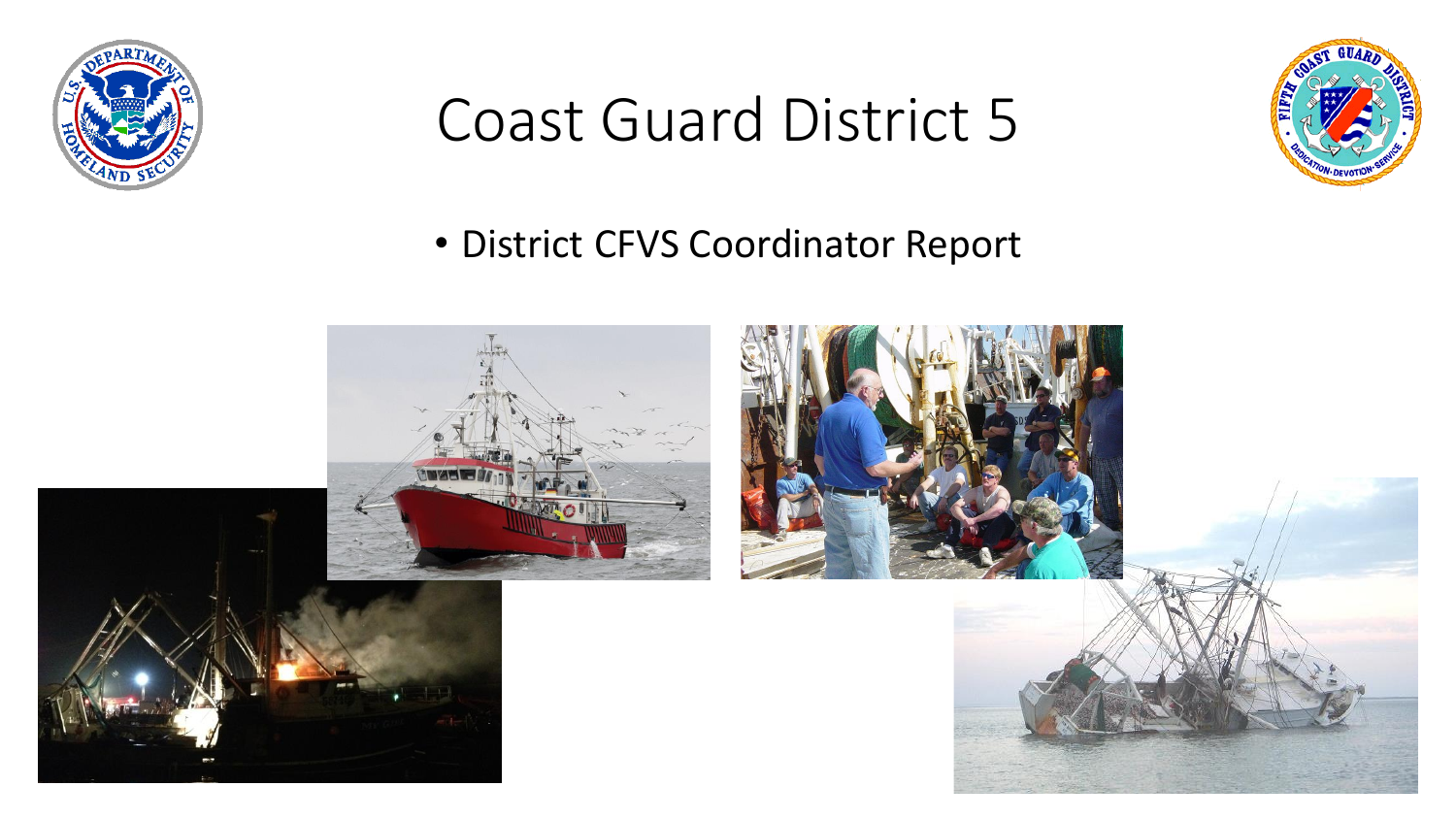

## 5th District Coordinator Report



- **CFV losses FY19**  *3*
- **CFV fatalities FY19**  *2*
- **CFV injuries FY19**  *1*
- **CFV population within District (State/Documented)**  *5,165*
- **Dockside Exams completed (within District FY19)** *372*
- **Outreach initiatives:**
	- Conducted annual CFVS training to eight stations & four cutters; targeting boarding party members
	- Continued review and update of CGD5 published CFVS material (Redbook and CFVS Job Aid)
- **District priorities:**
	- Identifying all CFVs operating within CGD5's AOR; determine the need for required CFVS exam
	- Ensuring compliance of CFVS regulations for all vessels fishing commercially under highly migratory species (HMS) permits
	- Continued training and new recruitment of Auxiliary personnel
- **District sponsored fishing industry expos, forums, meetings:**
	- Attends bi-monthly Mid Atlantic Fishery Management Council meetings
	- Assisted Fishing Partnership Support Services with venue approval and participation for the Drill Instructor training in Manasquan Inlet, NJ
	- Attended the NOAA sponsored Highly Migratory Species meeting in Silver Springs, MD
	- Participated in the NOAA Observer Safety Workshop in Woods Hole, MA
	- Attendance at the Ocean City Waterman's Aquamarine Expo